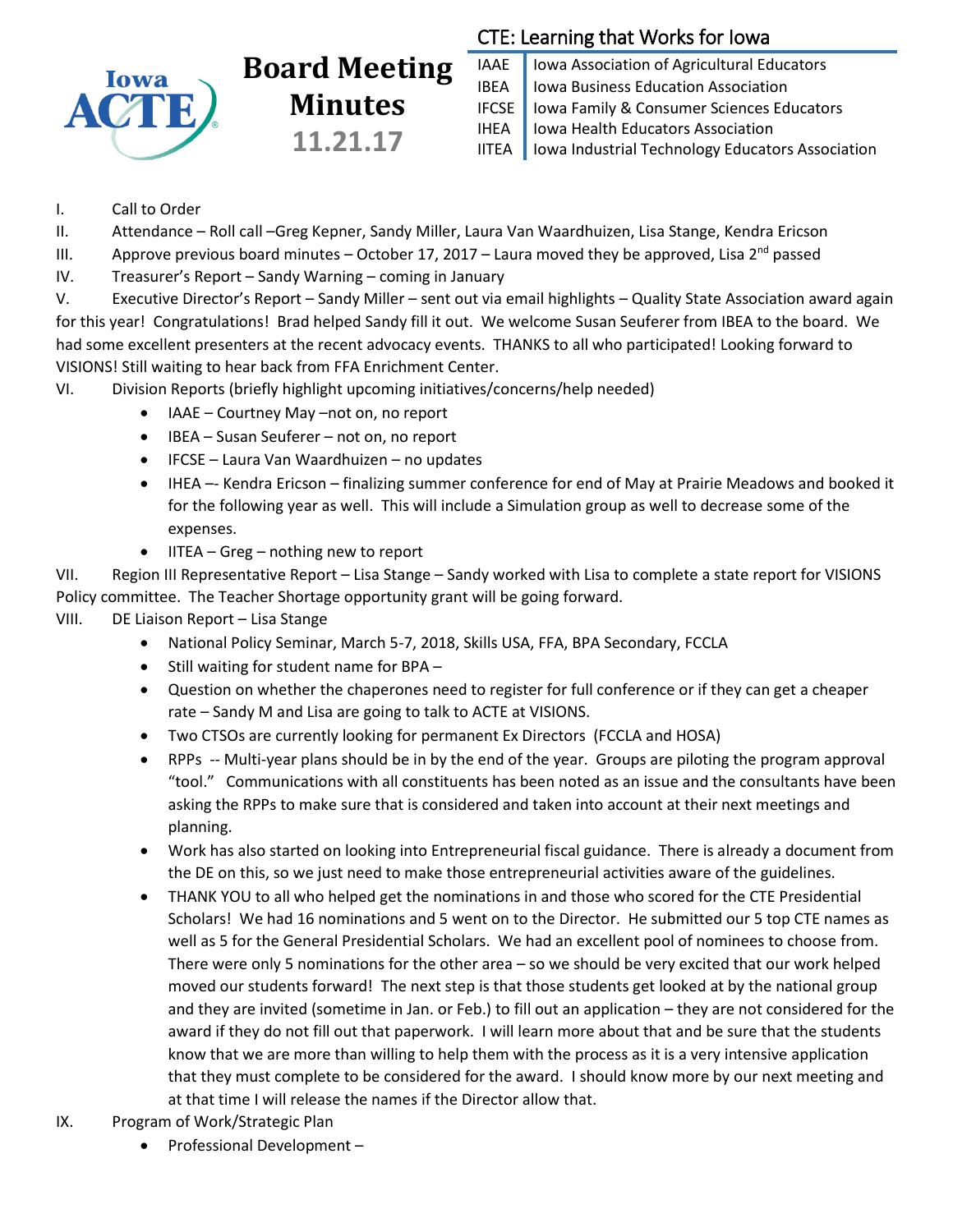- o Iowa ACTE Conference Tentative date September 17, 2018
- o VISION, Nashville, TN December 6-9, 2017
- o Region III is June 20-22 in La Crosse
- Advocacy Sandy Miller
	- o Iowa School Counselor Association (ISCA) Conference Monday Tuesday, November 6-7, Prairie Meadows Conference Center, Altoona,
	- $\circ$  Iowa Association of School Boards (IASB) Wednesday and Thursday, November 15 -16, Iowa Events Center, Des Moines
	- $\circ$  CTE Day at the Capitol Wednesday, February 7 Save the date, advertise in your division, plan to attend – nice to see board members there.
	- o February is CTE month -- What do other states do for advocacy and promotion? Do we want to do something special for this month to help show member value?
	- $\circ$  At VISIONS -Laura and Sandy will work on the design of the pull up banner to order.

X. New Business – Executive Director's salary is currently 3,500. Greg will take the lead on a committee to look into a contract change. Suggestion is to get Sandy Warning on it as well and also to look at what we can do for that position. Greg will reach out to two other board members to report out to the group by the February meeting.

- XI. Next meeting December 19
- XII. Adjourn Laura moved we adjourn Seconded by Greg. Adjourned at 4:55 PM

# Executive Director Report

# November 21, 2017

# 1. Board of Directors

Welcome to Susan Seuferer, Chariton High School, Business Division Representative, to the board of directors.

### 2. Quality Association Standards Award

We have been notified that Iowa will once again receive this award for 2016 -2017, which is 5 years in a row. Congratulations to all!

3. Completed Advocacy Sandy M. attended the following along with the listed teachers and students.

- $\triangleright$  IBEA Attended business division conference: Oct 23<sup>rd</sup> at Holiday Inn, Merle Hay Road, hosted an exhibit table from 7:30 a.m. - 2:00 p.m. and addressed the attendees with a 4 to 5minute greeting from IACTE including PowerPoint presentation.
- $\triangleright$  lowa School Counselors Conference (ISCA): Nov 7 8 at Prairie Meadows Convention Center, Altoona.

Monday, Nov. 6, 7:30 a.m. – 4:00 p.m. Denise Kluerer and three students from Indian Hills Community College showcased Occupational Therapy. Rebecca Gerst and two students from Burlington Community High School showcased FCS.

Tuesday, Nov. 7, 7:30 a.m. to 12:15 p.m. A.J. Gevock and two students from Indian Hills Community College showcased the Photonics program. Aimee Marasco, Southeast Polk, along with Abby Blaine, state FCCLA officer showcased FCS and FCCLA.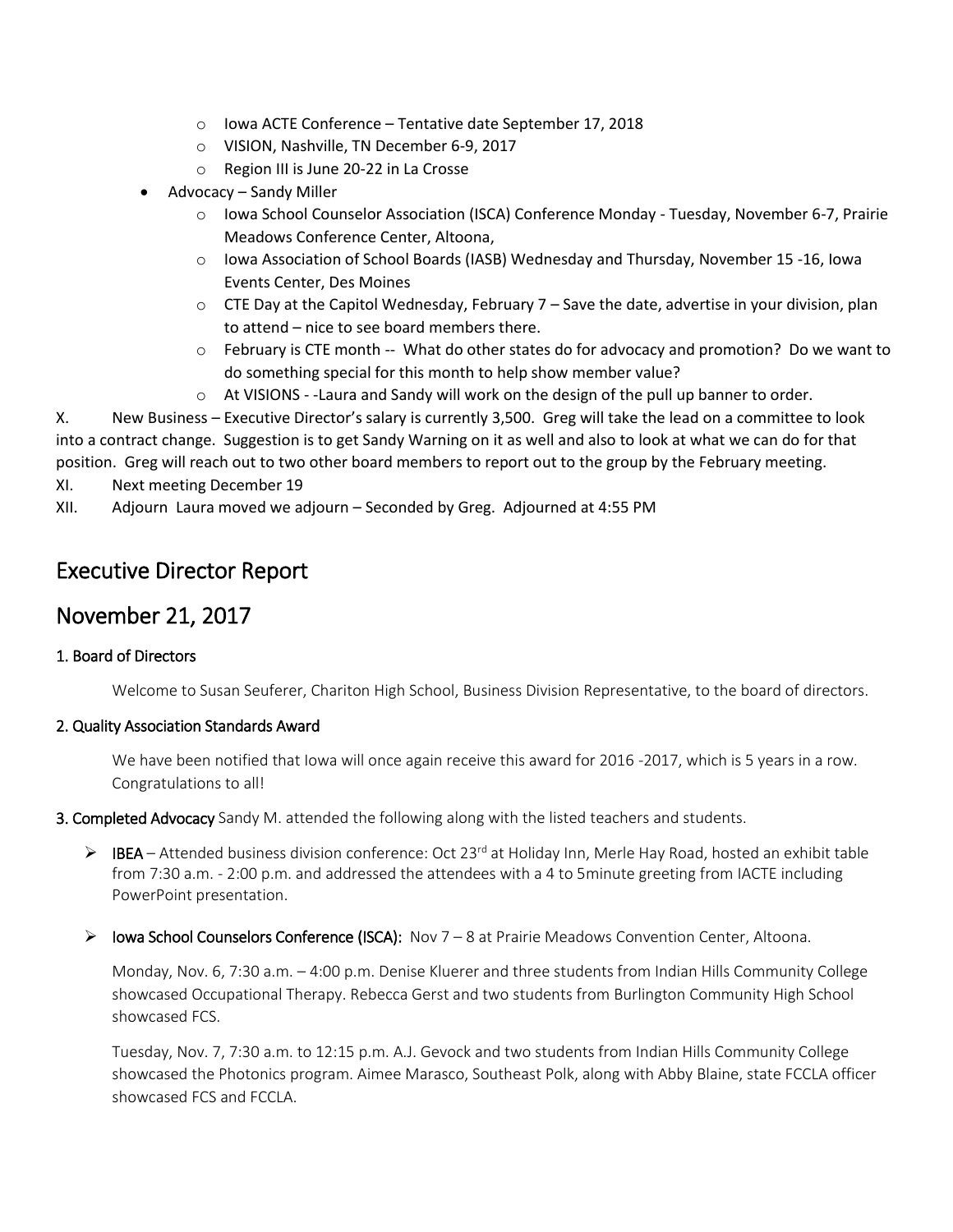#### $\triangleright$  Iowa Association of School Boards (IASB) conference:

November 15, 3:30 – 5:00 Vickie Anstey, Griswold High School, along with three students showcased all areas of FCS. Jacob Hunter, North Scott, along with two students showcased Ag education.

November 16 9:00 a.m. – 2:00 p.m. Doralene Abdel-Halim, Ogden High School along with two students showcased FCS Hospitality and Tourism Management. Steve Verdon, Davenport High School, along with two students showcased their business courses.

#### 4. Upcoming Advocacy

 CTE Day at the Capitol: Wednesday, February 7; 9:00 – 3:00 with set-up prior. So far, 19 teachers have committed! Let's fill the Rotunda with displays from every division! Spread the word in your divisions. Teachers should register with me and submit student names as well.

#### 5. CTE Scholars were submitted, evaluated and nominated.

#### 6. ACTE Career Tech VISION Share your VISION experiences #VISIONCTE 17

December 6 - 9, Nashville, TN

#### Wednesday, Dec 6

8:00 – 5:00 State Leadership Training Program (Registration Required) – Kendra

10 – 11:00 a.m. Region III Policy Meeting

Noon – 1:30 Region III Business Meeting

2:00 – 4:00 NEDA Meeting

7:00 p.m. – 9:00 p.m. Awards Banquet (Registration Required)

#### Thursday, Dec. 7

7:00 – 8:00 a.m. First-time Attendee Orientation and Breakfast Sponsored by US Army

10:00 – 11:30 Assembly of Delegates Meeting – Kendra, Laura, Sandy M

#### Friday, Dec 8

10:30 a.m.– 12:45 p.m. Advance CTE/state Executive Director Meeting – Pradeep and Sandy M

3:00 – 4:00 State Assoc. Presidents Networking – Greg

#### Sat, Dec 9

State Assoc. Leadership Breakfast – Greg, Lisa, Kendra, Laura, Brad, Courtney M, Pradeep, Kelli D, Sandy M

#### 7. Website updates:

Board Meeting Minutes 8.29.2017 were submitted.

# 8. Region III "Report to the Board" Report due Oct 20

Lisa and I collaborated to complete this report.